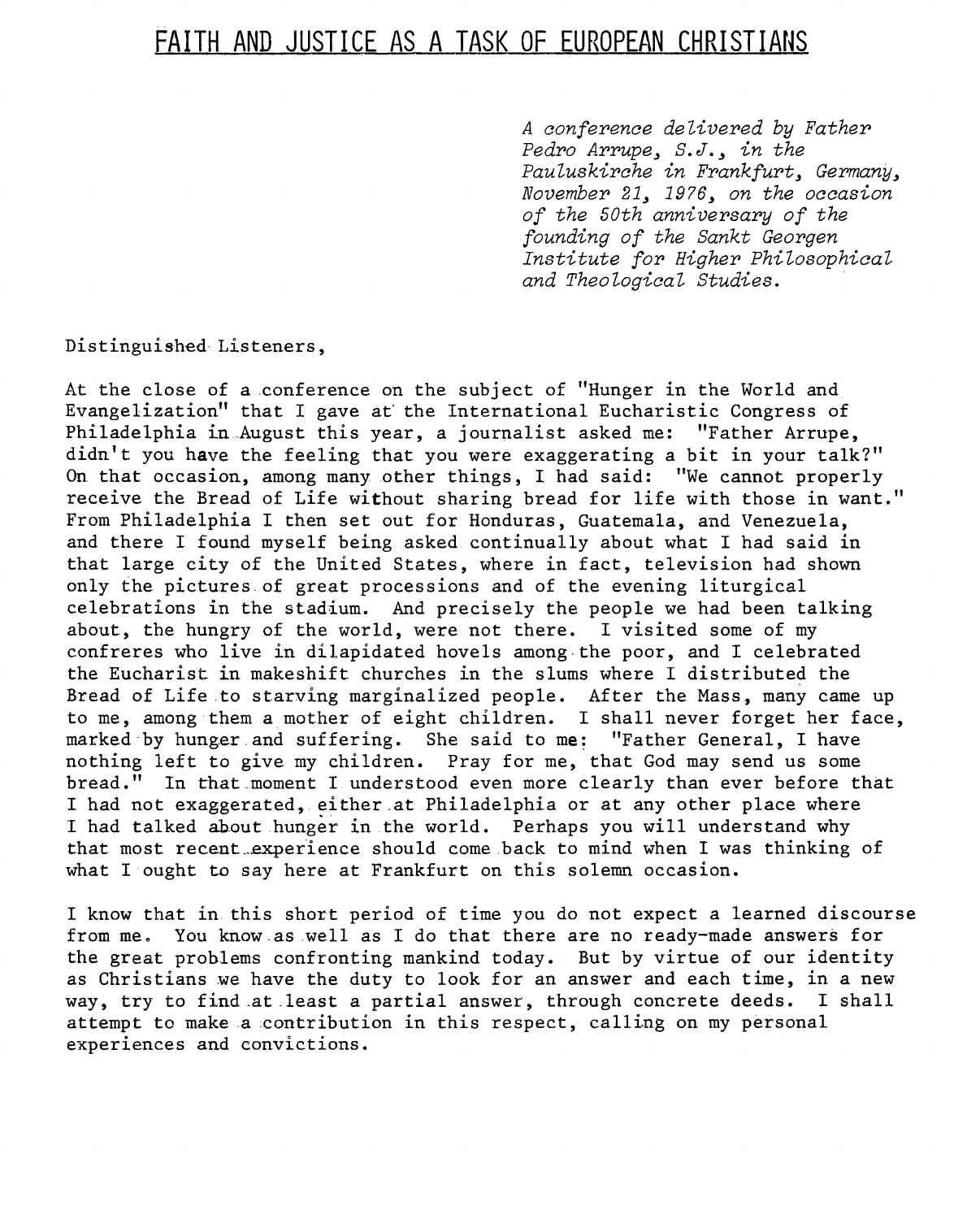## I; THE DATA OF MY PERSONAL EXPERIENCE

I confess quite frankly that in the last ten years, since I took on the governance of the Society of Jesus, I have gone through a learning process. Before that. I had lived for twenty-seven years outside Europe, in Japan, and had come to know the oriental world. But Japanese civilization, shaped by modern industrial economy, has much in common with Europe. During the past ten years, I have discovered, through personal encounters and many conversations, the full greatness and the problems of the Third World: the world of India, the Arab countries, Africa, and Latin America. I have experienced the poverty and the hunger of these lands. I will not burden you with statistics. Today they come to us in such vast volume that they no longer make much of an impression on us. Encounter with starving men has been decisive for me; I have met them not only individually, but also in groups, in masses, in entire countries. I was struck by the state of helplessness-and.the lack.of prospect in which these people find themselves. Many people have a passing experience of poverty, but permanent poverty goes much deeper and can destroy a person's self-confidence. Nor shall I ever forget the deep mistrust, the suspicion lingering in these people that the industrialized countries bear an essential part of the blame for the fact that any.progress toward.changing their wretched condition is so slow.

But I have discovered also.the.richness of this Third World: the richness of a genuinely human culture, hidden beneath the poverty and misery. I have experienced the natural energy of these peoples and their unshattered spiritual vitality. Their ability to experience God and to love their brothers selflessly is a treasure that I had looked for elsewhere in vain. That encounter has taught me a great deal. I have corrected some of my earlier ideas and have shifted the focus of my personal outlook on the world. I am deeply convinced that the future of the human race is decided. in large part in these lands and, in any event, no longer without them. I am likewise convinced that we have much to learn from this world and from these peoples.. Does not. all. this. sound self-evident? I too believed that for some time. But then. I told myself that it is one thing to know theoretically and on the basis of controlled information, but another thing to transform this reality.into personaLconviction and decision, and to drawall the consequences from-it.

The second distinctive mark .of .my learning process is the experience of the pressing lack of time. Rapid social change is a worldwide fact today. But in the Third World it has taken on unforeseen proportions, causing profound shock and disorder. The development of our European culture, material, social and spiritual, was a process of centuries. In the lands of the Third World, on·the other hand, it seems to be a matter of an upheaval, rendered all the more intensive and explosive by being so condensed in time. I still have a vivid memory of my visits to the more than twenty Universities and Colleges of Latin America that our Society established for the most part after ·the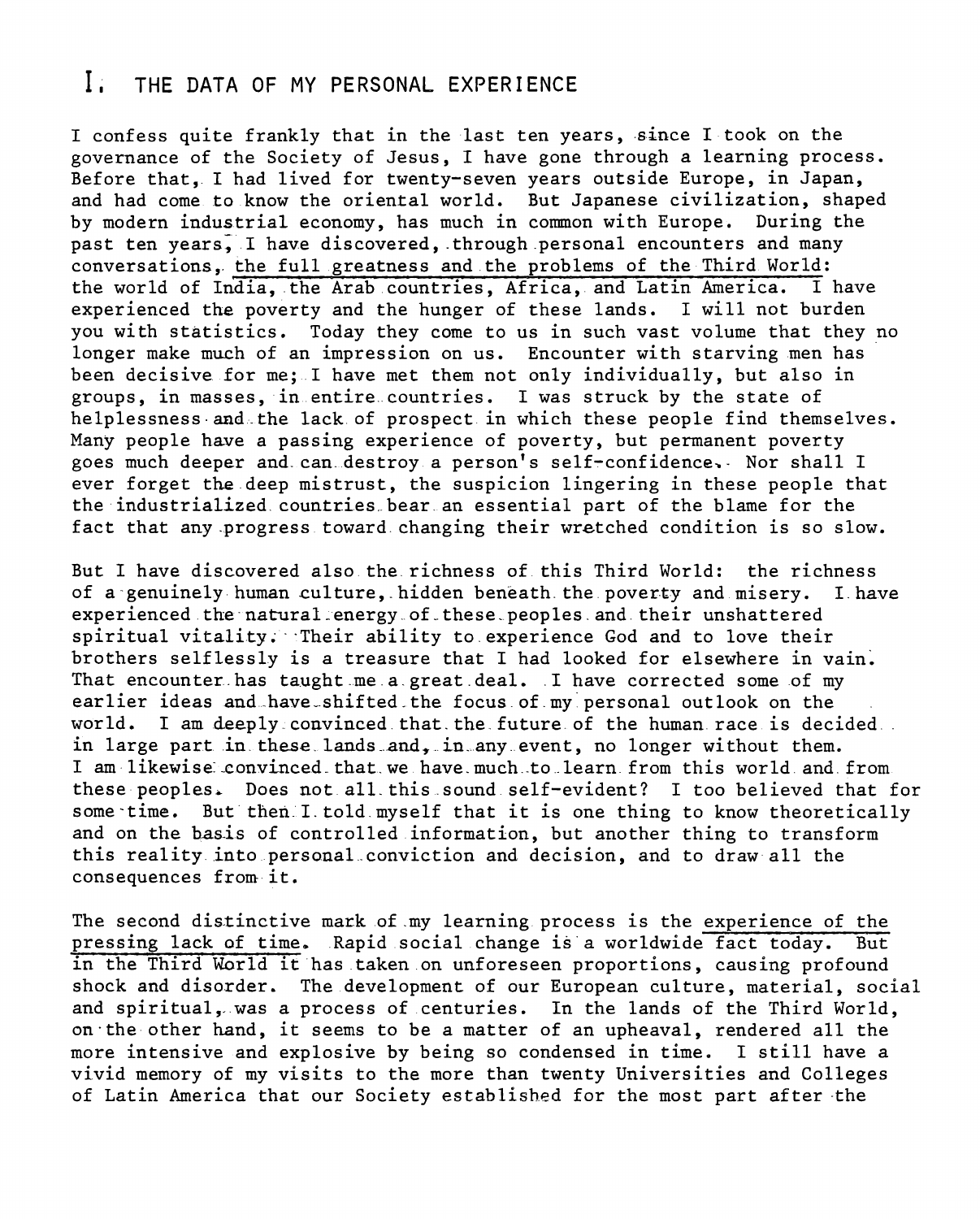Second World War. Less than twenty years ago the impression was that here a young generation was growing up that knew what it wanted and that would restructure the future of its native land with a sense of Christian responsibility. Today, a good part of the students is Marxist and no one knows what lies .in.store for.tomorrow. It is time to act quickly if we wish to forestall a catastrophe.

In Africa at the expense of great toll.and sacrifice, we Christians have built up an educational system and. we have helped to form intellectual and spiritual leadership among the people. Today the schools in great part have been nationalized and not a few people regard Christianity as something repressive and.. foreign. to their race. Will we be on time to find a way. to African culture and to an African Church? In India the Church has, in spite of its small numbers, succeeded in securing for itself a firm position in the spiritual and cultural life of that vast people. But the social and spiritual revolution of that continent is only just beginning on a grand scale and already one notices the force of the challenge facing the Christians.

In all these experiences.and all these encounters I have always felt myself becoming preoccupied by the shortage of time. Do we Christians not delay too much and too long? Do we not often plan too much on a long-range term and too cautiously? Do we not remain too willingly attached to what is presumably tried and true, and do we not lose courage too easily in the presence of what.is tentative or an open risk? I certainly do not intend to advocate aimless action or.panic. But if according to Sacred Scripture we are called to.interpret.the signs .of the time, then I think a real indication of this is that we must discern that time runs out fast nowadays, and we must be ready for quick action.

Permit me to speak now of.that part of my experience that is closest to my heart. There are.clear indications.that the socio-cultural revolution of the Third World is falling increasingly under the influence of atheistic ideology. You will understand that this is a matter of special interest to our Society, since Pope Paul VI expressly charged us with the task of doing all we can to overcome atheism. It is clear that atheism has many causes, and it would be fatal to overlook. that. . However, we cannot deny, and actually I would say it is becoming more and more evident, that the growing influence of atheism in the Third World is essentially linked with the social situation there. Or, putting it.in.another.way,.many.of.these countries are convinced that the Christian faith, as it is preached and still more as it is lived, is incapable of eliminating the existing economic, social and cultural misery and of bringing about.those.more human conditions that Paul VI spoke of in his Encyclical on the development of peoples. Important groups in those countries, especially the young, moved by a great idealism, are convinced that it is-not Christianity but only a Marxist social doctrine that is able to initiate and orient social change. In view of the existing social misery, quite a few people are now beginning.to.find it unimportant that this social doctrine is wedded·to·an atheistic worldview, even as a focal point. How many times I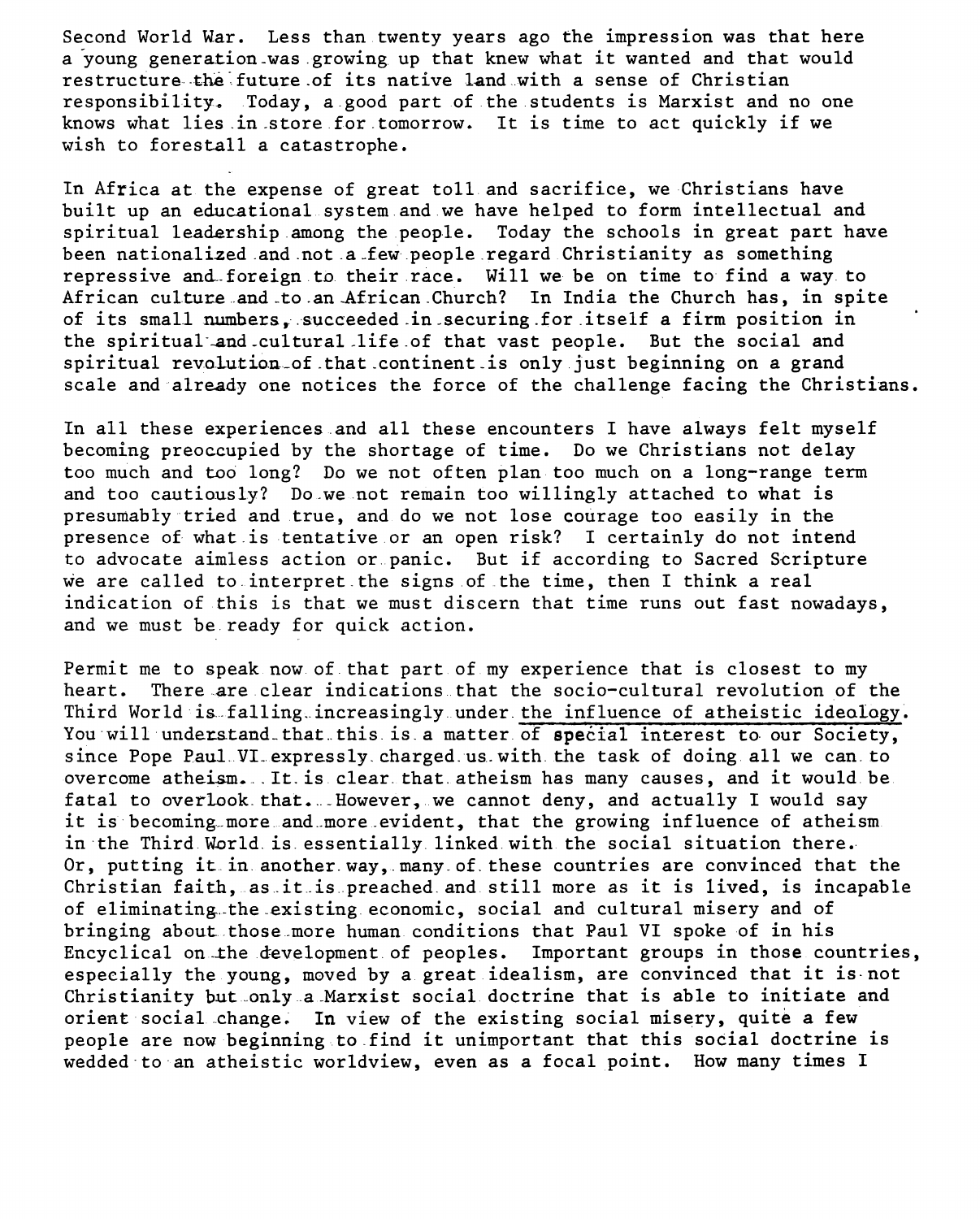heard during my travels: "Father Arrupe, we are tired.of being satisfied with the fact that.votive.candles.still burn.in our churches and our dead are buried with ecclesiastical blessings. We must be concerned with the needs of the living,. especially.those who are exploited and who gave up on our faith a long time  $ago.$ " If I had heard such remarks only once or twice, I would leave them for what they are worth. But when I hear them over and over again, and when I know that they express an opinion held by the vast majority of mankind, then.you.will understand that this experience does not leave me.

The same experience.worries me so much also because.the threat of this growing atheism is by no means limited to the Third World alone. It has become the<br>great challenge of the industrialized countries, especially in Europe. It great challenge of the industrialized countries, especially in Europe. dominates Eastern Europe as a political and ideological power. As a lived materialism, it determines to a large extent the practical behavior of western man, progressively undermining his institutions and structures. I am not trying to over-simplify the complex causes and backgrounds of European atheism. But I do take very seriously the words of Gandhi: "I love Christ, but I despise Christians because they do not live as Christ lived." In other words, they do not live like Christ in their personal lives and do not act like Christ in structuring their economic, social and political institutions. The emigration from Christianity strikes Europe at the very time in which it would be called upon to contribute to the new structuring of the world, not only with technological know-how but also with a credible insistence on moral values.

## II. IMPERATIVES TO EUROPEAN CHRISTIANS

Every challenge demands a response. Toynbee, the English historian, saw in the clarity and strength of such a response precisely the criteria by which to decide on the viability or the decline of a culture. In a certain sense this is also true for the challenge facing Christians today, specifically European Christians. Precisely because of my personal experience of the non-European world and my personal responsibility in its regard, I am profoundly convinced-that. this.worldneeds Europe today and will need it tomorrow. Personally, I do not particularly like the pessimistic ideas about the weariness of Europe or the intellectual and spiritual emigration from Europe to the world of Asia, Africa and Latin America, the only world they would say that has a proper future. I say it once again: because the non-European world has become for me a personal challenge I believe in the unconditional support by Europe and by European Christians for the construction of the future.

Let me point out some ways in which such a responsibility could be concretized today; Perhaps I will not say much that is new, and certainly I can only speak about what strikes me personally. I would really not like to compete with those who, particularly in this country, have spoken so significantly about this responsibility.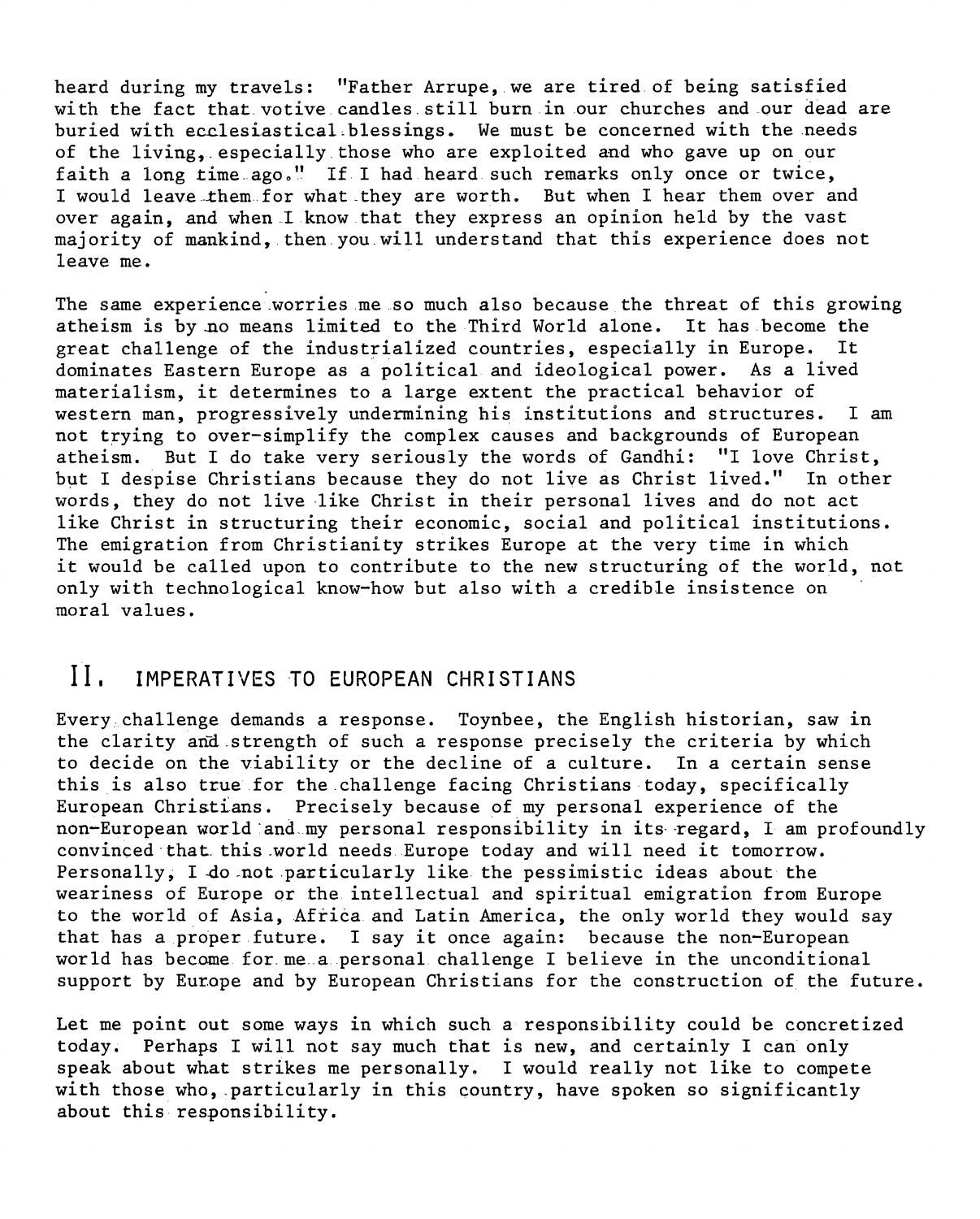1. It seems to me that a prime duty of European Christians is to have a faith-vision that is adapted to. the needs of our times. I was profoundly impressed when I read in the. conclusions of the Common Synod of the Dioceses of the Federal Republic of Germany the following: eschatological renewal of the world, in the individual and in the social structures, should.indeed.begin through our present action, then all Christians must.work.decisively.and constantly .•. to eliminate every form of slavery. Such a.transformation of the world belongs to the truth .of the Gospel that we must live (Jn.3, 21), (Entwicklung und Frieden, Development and Peace, preamble).

I was particularly pleased with these words of the Synod because they express the same concern.around which the Jesuit 32nd General Congregation centered its conclusions when it said: "What is at stake here is the fruitfulness of all our apostolic endeavors,.and notably of any.coherent attempt to combat atheism. The injustice that racks our world in so many forms is, in fact, a practical atheism, a denial of God in practice, for it denies the dignity of man: man, the image of God: man, the brother of Christ" (Decree 4, No. 29).

Both texts are concerned with the same thing: a faith-vision adapted to the times. It is not a matter, therefore, of transforming the Christian message of eternal salvation into a program of social and political action. It is simply a matter of drawing.coherently from the Christian message of salvation the consequences .for.a. time and. a world. that reject such a message precisely because it is not lived out in a radical and consistent way by its representatives and is, therefore, not a credible witness to the fundamental connnandment of.brotherly love. Let us not say too quickly that all that is already put into practice.

It does not suffice to explicitly live this link between a confession of the faith and the service of justice only now and then, on some special occasion such as a collection for the Third World. Much more is at stake. What is required is that this intrinsic link between the two becomes consciously interiorized~ a holy restlessness which determines our prayer and action. When.I speak of. this, I have a constant.preoccupation, a concern that people may.consider.this new.insight into faith as the private opinion of a group of.theological.outsiders,.Christian advocates of development-aid, and Third-World enthusiasts, that by branding it as idealistic and utopian, they do damage to this insight. I wonder whether the European Christian will be able to resist this danger.

Another concern that I find hard to set aside is that it is absolutely imperative that the Third World Christian himself should also be convinced of the truth, of this insight of faith. Quite frequently, in the course of my travels in Latin America, I have noticed that young people, in their utopian notions about needed changes in society, have recourse to European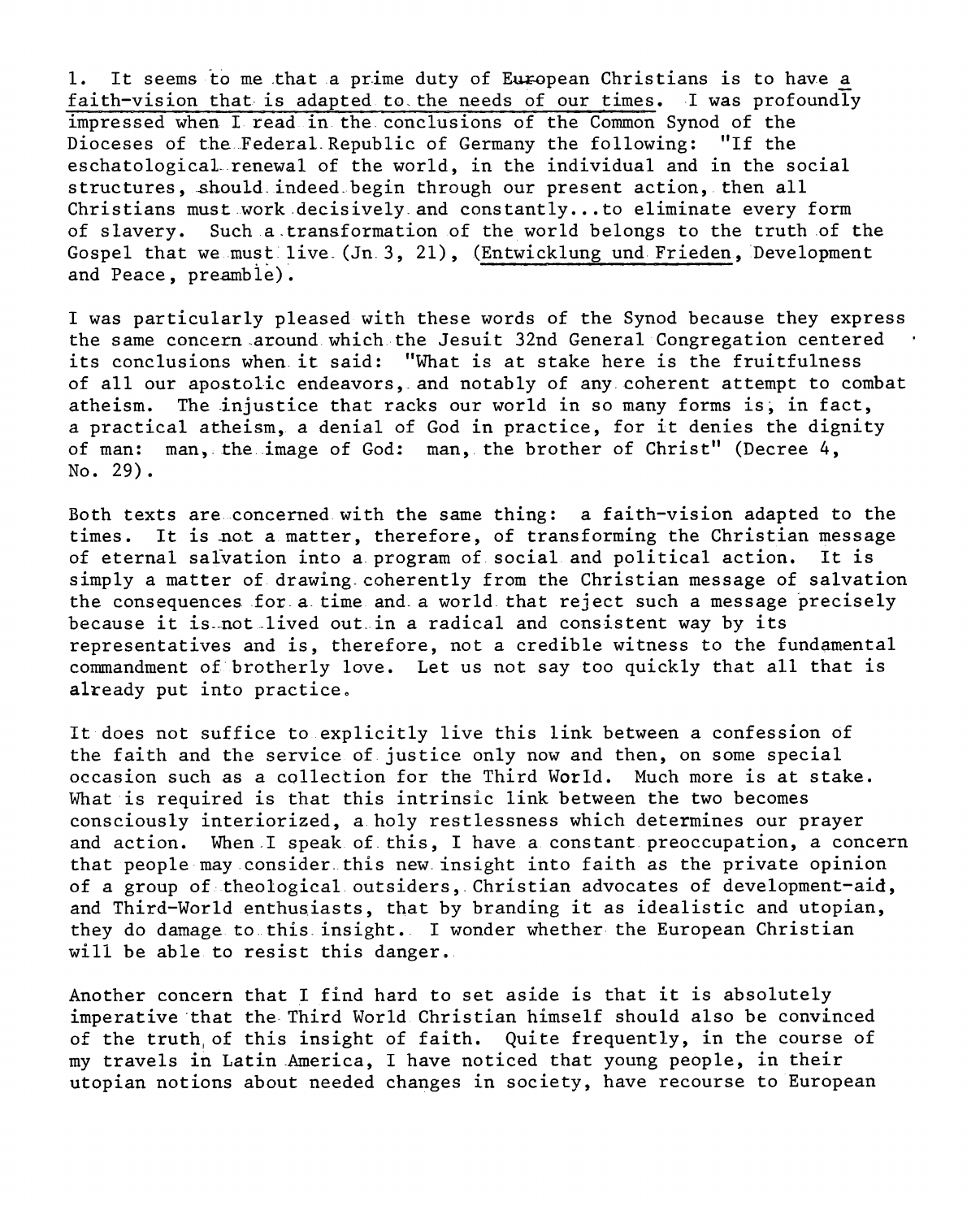spokesmen and ideologists--non-Christians, of course. and on the other hand; I also have often met others who tried to justify their' social passivity and· their blindness in the face of existing injustices with theological arguments imported from Europe. I am convinced that European theology today has more to offer than that sort of truncated ideologies. It is in this area that I see· a great responsibility and task for theological research. We need a theology that grasps the world-shaking theme of faith and justice, studies it in interdisciplinary collaboration, and sensitizes man's conscience for concrete action.

2. This brings me to the second task of the European Christian, which is probably best described as the initiatives of praxis. There is no doubt that probably best described as the initiatives of praxis. the relation between faith and justice has a fundamentally theological aspect. I referred to that just a while ago. But in the end the decision lies in action based on praxis. If at this point I express a personal word of appreciation and thanks, this is by no means intended as a diplomatic gesture, but it is dictated by genuine personal experience. One of the most credible and impressive testimonies to the responsibility of European Christians for justice in the world is the aid, both by personnel and finances, rendered by German Christians. for the progress of peoples. I know that you do not expect me to mention numbers and organizations, but I would like you to realize that this is a lasting testimony, more profoundly effective than non-committal theories. What deserves special mention is that in the execution of this task, the spirit of. cooperation and of ecumenism among European Christians has been confirmed anew.

We all know that even such assistance as that can deteriorate into mere routine. We *also* know that some gifts flow from superabundance and that only rarely the gift is joined by an experience of great self-denial and conscious poverty. And yet, why should we Europeans not also be prepared for just that? There is today. also the danger of a certain fatigue, of discouragement, and of resignation, especially because visible results are not forthcoming, and perhaps also because people have become too used to distress and need. On behalf of the millions of people who depend on this aid and who believe in this testimony of European.Christians, I ask you not to falter in these initiatives of praxis.

3. There is another task of European Christians that I cannot pass by in silence: the.establishment.of justice in the world today has also an essentially institutional aspect, in other words: injustice and exploitation are not only caused by individuals or groups. They are caused also by economic, social, political, and cultural structures. This is clear also from the encyclical on development by Pope Paul VI. The last General Congregation of the Jesuits formulated it as follows: "In a world where the power of economic, social, and political structures is appreciated and the mechanisms governing them understood, to serve according to the Gospel is also to change the structures." I have personally experienced this, and I experience it all over again in my concern for my fellow Jesuits who are laboring and suffering in the service of the Church. Without a doubt Christian love of neighbor entails the duty to care for the wounds of those who have fallen victims to robbers and are left bleeding by the wayside. But it is likewise the duty of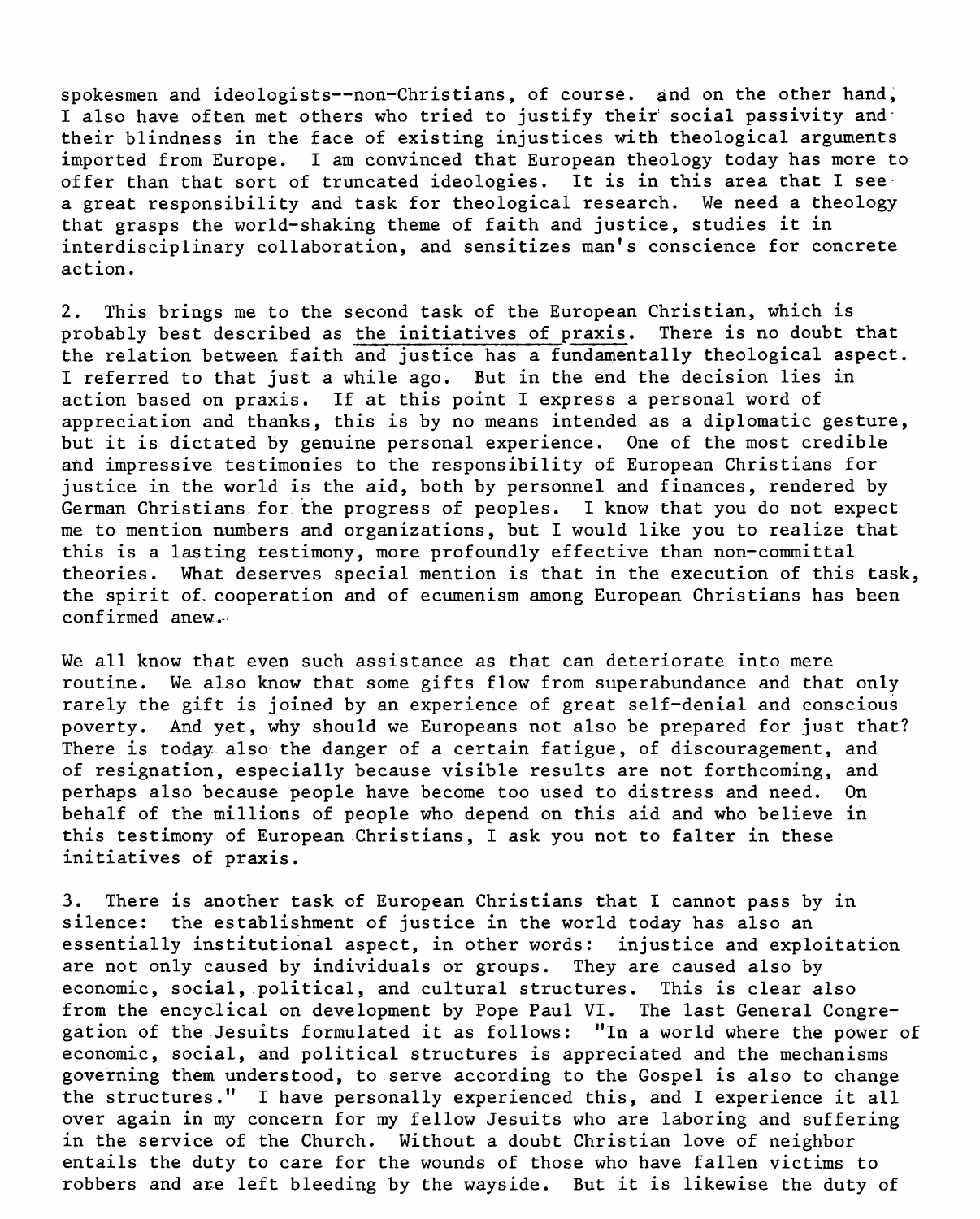the Christian to.see to it that innocent people no longer have to fall victims to robbers. At present a special appeal is made to this duty, and when this applies to all Christians, it applies-especially to the Christians of Europe.

You have the duty to speak courageously and openly wherever people are enslaved and exploited in political and economic systems. You must do whatever you can to have social structures in your own country formed in such a way that injustice is eliminated and a commonweal established that is worthy of man. It is one of your primary Christian responsibilities to engage yourself precisely in those positions where decisions are made concerning the future of mankind, both on the national and the international level. I know full well that a commitment for changing social structures is unpopular and that, as the saying goes, it "yields little" to the person who thus commits himself. But it would be a complete betrayal of the tasks of Christians in the world today if we should not in all. seriousness-confront Christians with that decision.

4. Allow me to indicate one.more. task of the European Christians in the service of the faith, a task on which in my opinion everything depends: the decision to live the faith radically. Europe's history is full of examples that show that great reforms .and world-wide movements have been introduced and set in motion by people who unconditionally committed themselves to the Gospel message, such as Francis of Assisi, Teresa of Avila, Charles de Foucauld.

Christianity is. not a. this-worldly power.structure imposing itself according to a set of laws. Christianity is not a strategy that merely has to be applied according to the rules in order to be successful. Christianity is the breakthrough of..God-in time and. in. the world, a-breakthrough that happened historically in Christ and continues to happen again and again in every true Christian. Humans: can. obstruct .. or prevent this breakthrough of God, and, in fact, we are very clever. in finding obstacles. When this happens, the Gospel remains a-dead-letter, and we will be unable to hear the radical message of the Gospel because-we-distort it through our unbridled selfishness. We will not be... capable of undertaking the necessary personal and social changes because we are. afraid·of·the~consequences.this.would entail.for.ourselves personally.

I am deeply convinced of one thing: without a profound personal conversion we shall not be able to answer the challenge facing us today. If, however, we succeed in tearing down the barriers within ourselves, then we shall have a new experience. of God breaking through, and we shall know what it means to be a Christian. today. Why should we not succeed in this? Why should this Europe of the great Christian examples no longer be able to set a new symbol of its deepest.energy and power: the decision for a radical living of the faith.

We are assisting at a very festive gathering. If in this address I have spoken about matters that most moved me in the past ten years and about my hopes for the future, I did not lose sight of this celebration of the fiftieth anniversary